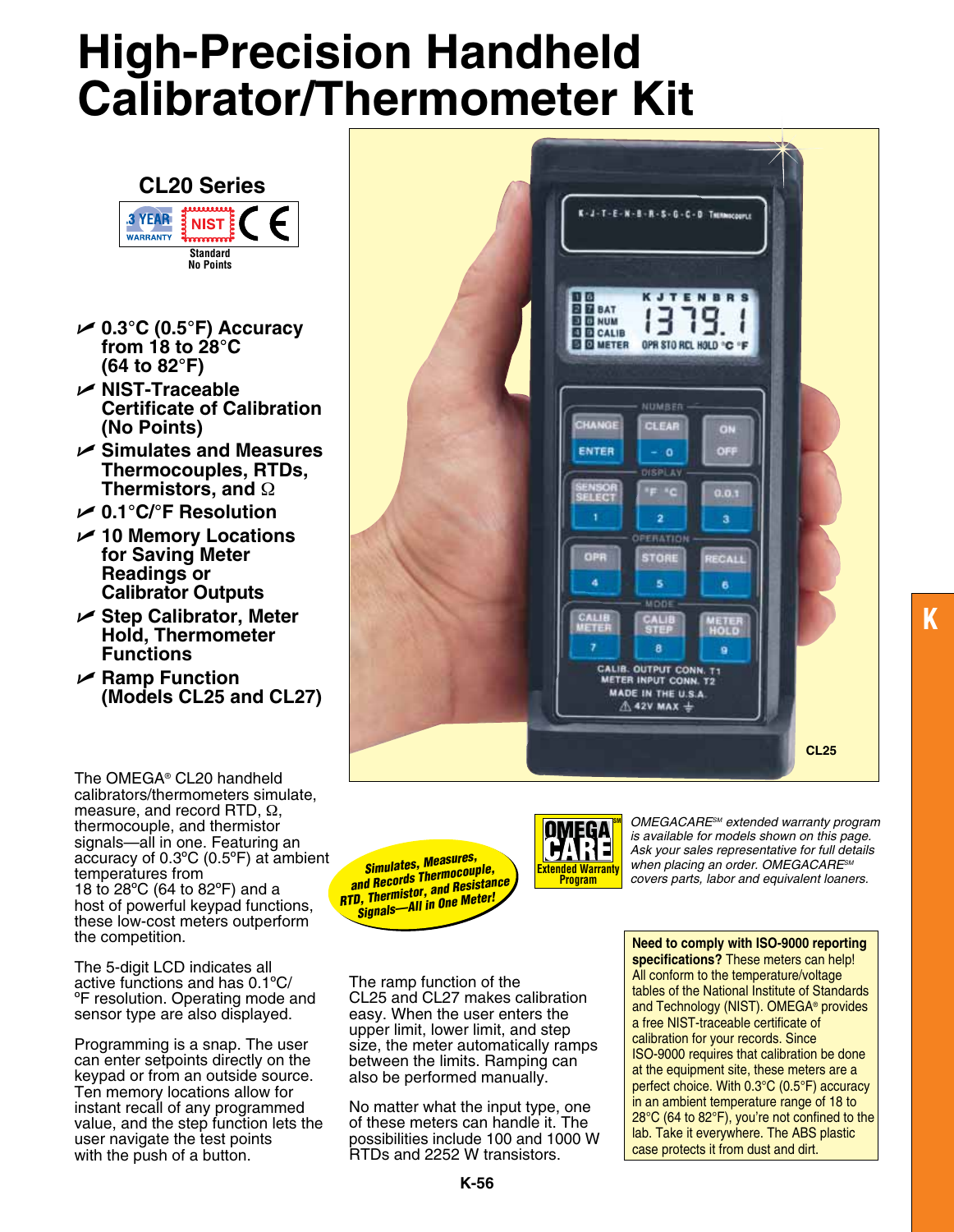

**88000 Series probe, sold separately, visit omega.com/88000\_hightemp**

## **CL20 Series Temperature Measurement and Calibration Range**

| <b>Input</b><br><b>Type</b>               | Range                               |                                 | <b>Resolution</b> |
|-------------------------------------------|-------------------------------------|---------------------------------|-------------------|
| K                                         | $-200$ to 1371 $^{\circ}$ C         | $-328$ to 2502 $\degree$ F      | $0.1^\circ$       |
| J                                         | $-210$ to 760 $^{\circ}$ C          | $-346$ to 1400 $\degree$ F      | $0.1^\circ$       |
|                                           | -200 to 399 $^{\circ}$ C $^{\circ}$ | $-328$ to $752^{\circ}$ F       | $0.1^\circ$       |
| Ε                                         | -230 to 999 $^{\circ}$ C            | -382 to 1832°F                  | $0.1^\circ$       |
| N                                         | -200 to 1299°C                      | $-328$ to 2372 $\degree$ F      | $0.1^\circ$       |
| B                                         | 499 to 1815°C                       | 932 to 3308°F                   | $0.1^\circ$       |
| R                                         | 0 to 1768 $\mathrm{^{\circ}C}$      | 32 to 3214°F                    | $0.1^\circ$       |
| $\overline{\mathbb{S}}$                   | 0 to $1768^{\circ}$ C               | 32 to 3214°F                    | $0.1^\circ$       |
| G                                         | 299 to 2315°C                       | 572 to 4201°F                   | $0.1^\circ$       |
| C                                         | 0 to 2315 $\degree$ C               | 32 to 4201°F                    | $0.1^\circ$       |
| D                                         | 0 to $2315^{\circ}$ C               | 32 to 4201°F                    | $0.1^\circ$       |
|                                           | -200 to 849 $^{\circ}$ C            | -328 to 1562°F                  | $0.1^\circ$       |
| Series 400<br>Thermistor<br>2252 $\Omega$ | -40 to 150 $^{\circ}$ C             | -40 to 302 $\mathrm{^{\circ}F}$ | $0.1^\circ$       |

# **Specifications**

**Display:** 5-digit LCD; custom indicators for calibration type; units hold, recall, store, operating mode, bal, loaded memory locations (up to 10)

**Keypad:** Momentary switches with tactile feedback, select power, thermocouple type, units, resolution, hold, store/recall (up to 10), stop/clear, operating mode

**Configuration Retention:** Selected operating mode, thermocouple type, units, resolution and memory contents retained on power-off

**PR-16 RTD handle probe, sold separately, visit omega.com/pr-16**

#### **CL26 and CL27 Resistance Measurement and Calibration Outputs**

| <b>Ohms Range</b>     | <b>Resolution</b> | <b>Models</b> |  |
|-----------------------|-------------------|---------------|--|
| 0 to 100 $\Omega$     | $0.01 \Omega$     | CL26 and CL27 |  |
| 0 to 1000 $\Omega$    | $0.1 \Omega$      | CL 27         |  |
| 0 to 100,000 $\Omega$ | 1.0 $\Omega$      | CI.26         |  |

## **CL20 Series Accessories**

| <b>Model No.</b>    | <b>Description</b>                                                                                |  |  |
|---------------------|---------------------------------------------------------------------------------------------------|--|--|
| <b>HH22-AC</b>      | NiMH battery and adaptor, 115V                                                                    |  |  |
| CL-300-CABLE-(*)-2  | Calibration cable, 0.6 m (2'), 24<br>AWG, SMP to spade lug                                        |  |  |
| CL-300-CABLE-(*)-10 | Calibration cable, 3 m (10'),<br>24 AWG, SMP to spade lug                                         |  |  |
| CL-300-RSC-(**)-2   | Calibration cable 0.6 m (2'),<br>retractable, expands to $3 \text{ m}$ (10'),<br>SMP to spade lug |  |  |

*\* Insert Type J, K, T, E, R/S, N or mV (uncompensated SMP connector). \*\* Insert Type J, K, T, or E.*

**Diagnostics:** Low battery, open input, invalid keypad entry, out of range, internal hardware fault

**Accuracy:** See "To Order" chart on next page for details **Ambient Temperature:** 0 to 50°C (32 to 122°F), 0 to 90% RH **Reading Rate:** 1/s

**Input Current:** 50 nA typical (meter mode)

**Output Load:** 100 Ω, min (calibrator mode)

**Max Common-Mode Voltage:** 42V peak to earth ground **Power:** 9V alkaline battery (included)

**Battery Life:** 16 hr on alkaline battery

**Dimensions:** 178 H x 74 W x 28 mm D (7.0 x 2.9 x 1.1") **Weight:** 340 g (12 oz)